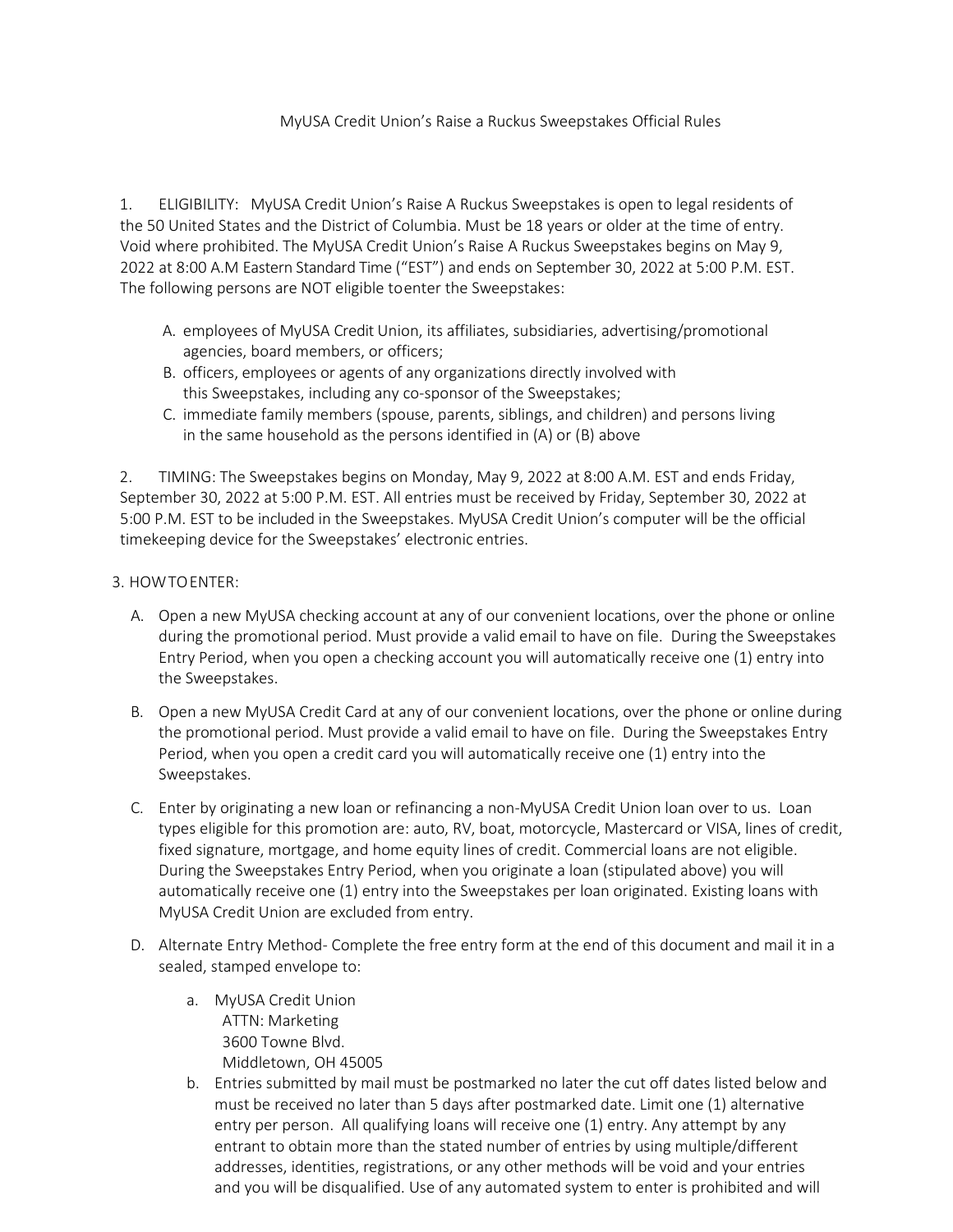result in disqualification. Sponsor is not responsible for lost, late, incomplete, invalid, unintelligible or misdirected entries all of which will be ineligible to win a prize. Potential winners of any prize may be required to show proof of ID to be awarded the prize. All entries become the sole and exclusive property of Sponsor and will not be returned or cancelled.

- c. NOTE: Submission of an entry form constitutes authorization for MyUSA Credit Union to contact the entrant for the purposes of soliciting new or additional business.
- 4. ODDS OF WINNING: The odds of winning will depend upon the actual number of entries MyUSA Credit Union receives to this Sweepstakes.
- 5. RANDOM DRAWING: Random drawing will be conducted among all eligible entries received under dual control. Drawing will take place on or about five business days after the cutoff date listed below. All entries will be included in the Honda Ruckus Drawing. Date of the drawing cut off:
	- Honda Ruckus Drawing cutoff is September 30, 2022
- 6. PRIZE There will be one (1) prize winner drawn in total. The winner will be notified as outlined in Section 8 - "Claiming Prize" (below). Winner need not be present to win. MyUSA Credit Union reserves the right to exchange a prize for one of equivalent value at its discretion. Honda or Honda Motorsports are not affiliated with MyUSA Credit Union or this promotion.
- 7. PRIZE RESTRICTIONS: Prize is not transferable. Federal, state and local taxes and any expenses relating to the acceptance and use of the prize are the responsibility of the winner and a Form 1099-MISC will be issued at 2022-year end if applicable to monetary value of prize won. Additional restrictions may apply. All federal, state and local laws and regulations apply. MyUSA Credit Union shall only be responsible for awarding the number of prizes as stated in these rules. MyUSA Credit Union expressly disclaims any responsibility or liability for injury or loss to any person or property relating to the delivery and/or subsequent use of prizes awarded.
- 8. Claiming Prize: All properly claimed prizes will be awarded. Winner will be notified by phone on or about of end of the month listed above. If Winner does not pick up the prize during this period, the prize may be forfeit and an alternate winner selected. By accepting the prize, the winner consents to MyUSA Credit Union's use of his/her name, photograph and/or likeness, address, voice and statements made by or attributed to them, in perpetuity, in any and all media now known or hereafter developed (including, without limitation, print, broadcast and Internet), for all legitimate business purposes including advertising and promotional activities without additional compensation, unless prohibited by law. Should the winner make any false statement(s) in any media referenced above, he or she will be required to promptly return his/her prize to MyUSA Credit Union.

9. PRIVACY: By participating in the Sweepstakes, you hereby consent to MyUSA Credit Union's collection and usage of your personal information. MyUSA Credit Union's privacy policy is found at [https://www.myusacu.com/wp-content/uploads/2021/09/Privacy\\_Policy\\_MyUSA\\_2021-09.pdf.](https://www.myusacu.com/wp-content/uploads/2021/09/Privacy_Policy_MyUSA_2021-09.pdf) Except where prohibited, participation in the Sweepstakes constitutes Winner consent to Sponsor's and its agents' use of Winner's name, likeness, photograph, voice, opinions and/or hometown and state for promotional purposes in any media, worldwide, without further payment or consideration in perpetuity.

- 10. LIMITATION OF LIABILITY: By participating in this Sweepstakes, entrants agree to release and hold harmless MyUSA Credit Union and all respective subsidiaries, affiliates, suppliers, distributors, advertising/promotion agencies, prize suppliers, and the company's officers, directors, employees and agents (collectively, the "Released Parties") from any and all liability whatsoever for any injuries, losses or damages of any kind arising from or in connection with, either directly or indirectly,
	- The awarding, acceptance, receipt, possession, use and/or misuse of any prize awarded herein;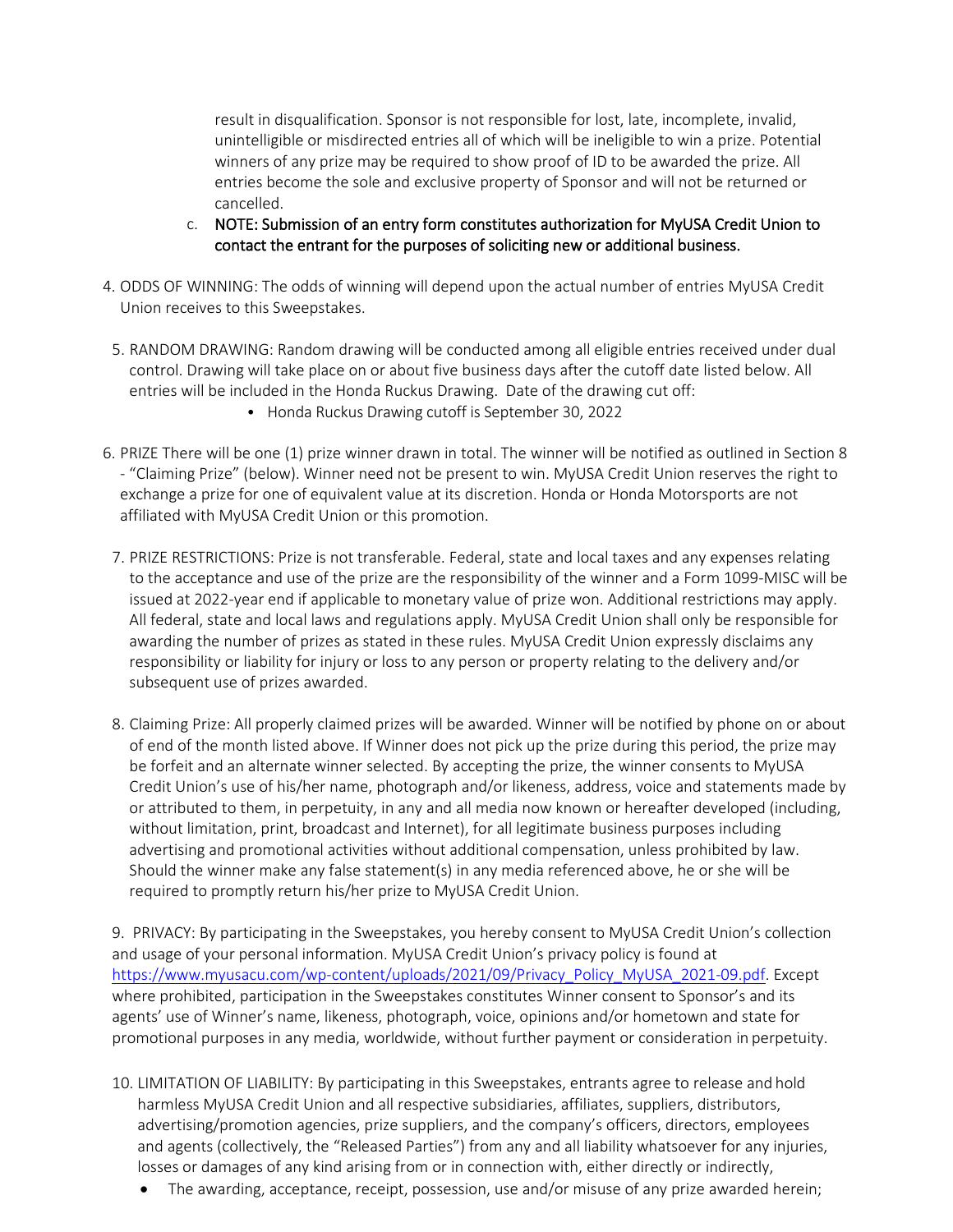and/or

- Participation in the Sweepstakes or any prize-related activities, including but not limited to traveling to or from any prize related activity.
- Upon delivery of the Prize to the winner, MyUSA Credit Union will be deemed to haveawardedthe prize and the winner assumes full responsibility for the prize and use of the prize.

THIS LIMITATION OF LIABILITY APPLIES TO ALL DAMAGES OF ANY KIND, INCLUDING, WITHOUT LIMITATION, DIRECT, INDIRECT, INCIDENTAL, CONSEQUENTIAL OR PUNITIVE DAMAGES, LOSS OR DAMAGE TO PROPERTY, AND/OR CLAIMS OF THIRD PARTIES.

11. MISCELLANEOUS CONDITIONS: By participating, entrants agree: 1) to be bound by and comply with these Official Rules, and 2) that all decisions of the judges and of MyUSA Credit Union regarding this Sweepstakes are final and binding in all respects. Winner must consent to their names being published on a list of winners. This Sweepstakes is an independent sweepstakes. Should an unforeseen event occur, that cannot be reasonably anticipated or controlled, and this unforeseen event affects the fairness and/or integrity of this Sweepstakes, MyUSA Credit Union reserves the right at its sole discretion to cancel, terminate, modify, or suspend this Sweepstakes. This right is reserved whether the unforeseen event is due to human or technical error, acts of nature or any other factor beyond the Sponsor's reasonable control. If a solution cannot be found to restore the integrity of the Sweepstakes, MyUSA Credit Union reserves the right to select a winner from among all eligible entries received before the Sweepstakes is canceled, changed, or suspended. Persons found tampering with or abusing any aspect of this Sweepstakes will be disqualified. MyUSA Credit Union reserves the right to correct any typographical, printing, computer programming or operator errors. Any attempt by any person to deliberately undermine the legitimate operation of the Sweepstakes may be a violation of criminal and civil law, and, should such an attempt be made, Sponsor reserves the right to seek damages from any such person to the fullest extent permitted by law. Sponsor's failure to enforce any term of these Official Rules shall not constitute a waiver of that provision.

12. DISPUTES: Except where prohibited, entrant agrees that: (1) any and all disputes, claims and causes of action arising out of or connected with this Sweepstakes or any prize awarded shall be resolved individually, without resort to any form of class action, in the appropriate district court located in Ohio; (2) any and all claims, judgments and awards shall be limited to actual out-of- pocket costs incurred, including costs associated with entering this Sweepstakes, but in no event attorneys' fees; and (3) under no circumstances will entrant be permitted to obtain awards for, and entrant hereby waives all rights to claim, indirect, punitive, incidental and consequential damages and any other damages, other than for actual out-of-pocket expenses, and any and all rights to have damages multiplied or otherwise increased.

13. CHOICE OF LAW: All issues and questions concerning the construction, validity, interpretation and enforceability of these Official Rules, or the rights and obligations of the entrant and Sponsorin connection with the Sweepstakes, shall be governed by, and construed in accordance with, the laws of the State of Ohio without giving effect to any choice of law or conflict of law rules (whether of the State of Ohio or any other jurisdiction), which would cause the application of the laws of any jurisdiction other than the State of Ohio.

14. SPONSORED BY: MyUSA Credit Union, 3600 Towne Blvd. Middletown OH, 45005 NO PURCHASE OF ANY KIND IS NECESSARY TO ENTER OR WIN. AN ENTRY MADE THROUGH A QUALIFYING LOAN WILL NOT INCREASE YOUR CHANCES OF WINNING OVER AN ALTERNATIVE ENTRY SUBMITTED BY MAIL OR PERSON. VOID WHERE PROHIBITED BY LAW.